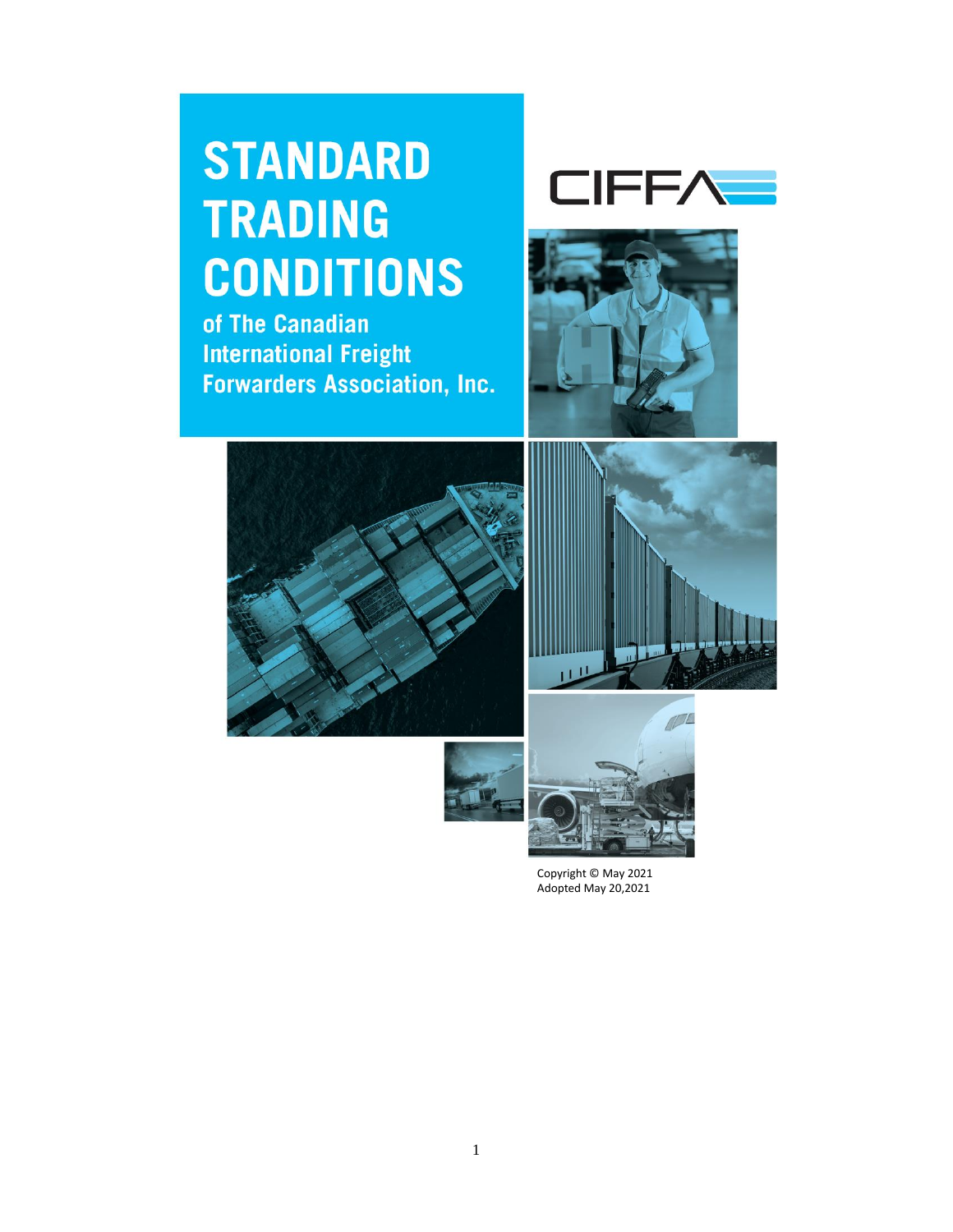### **STANDARD TRADING CONDITIONS of The Canadian International Freight Forwarding Association Association des Transitaires internationaux Canadiens, Inc. Adopted May 20, 2021**

## 1. **ROLE OF FORWARDER ("the COMPANY")**

The Company offers its services on the basis of these conditions that apply to all activities of the Company in arranging transportation or providing related services, such as, but not limited to, warehousing and any other kind of logistics services. The Company may provide its services as either principal or agent. The Company acts as agent of the Customer, except

(a) where it issues a transport document or electronic record evidencing its obligation for the delivery of goods, or

(b) to the extent it physically handles goods by its own employees and equipment in the course of performing any service in which cases it acts as principal,

but whether acting as principal or as agent these conditions govern the rights and liabilities of the Customer and the Company.

When determining any rights or liabilities of the Company under these conditions, the word "Customer" shall include the party giving instructions, the shipper, the consignee, and the owner of the goods. Notwithstanding the foregoing, advice is for the Customer only and is not to be furnished to any other party without the Company's prior written consent. Gratuitous advice and information that is not related to instructions accepted by the Company is provided without liability of any kind, including for negligence.

# 2. **CLAIMS AGAINST OTHERS**

These Conditions also apply whenever any claim is made against any employee, agent or independent contractor engaged by the Company to perform any transport or related service for the Customer's goods, whether such claims are founded in contract or in tort, and the aggregate liability of the Company and all such persons shall not exceed the limitations of liability in these conditions. For purposes of this clause the Company acts as agent for all such persons who may ratify such agency at any subsequent time.

## 3. **ROLE AS AGENT**

When acting as an agent, the Company acts solely on behalf of the Customer in engaging the services of third parties on the usual terms and conditions on which the third parties offer such services for the carriage, storage, packing or handling of any goods, or for any other service in relation to them, thereby establishing a direct contract between the Customer and the provider of such services capable of being enforced by the Customer as principal, whether or not the Customer is identified in the contract. The Company shall on demand by the Customer provide evidence of any contracts made on its behalf.

## 4. **ROLE AS PRINCIPAL**

Where requested by the Customer the Company may

(a) issue a transport document or electronic record by which it as principal undertakes carriage of particular goods; or

(b) guarantee in writing proper performance of the terms of any contract between the Customer and a third party whose services the Company has engaged on behalf of the Customer.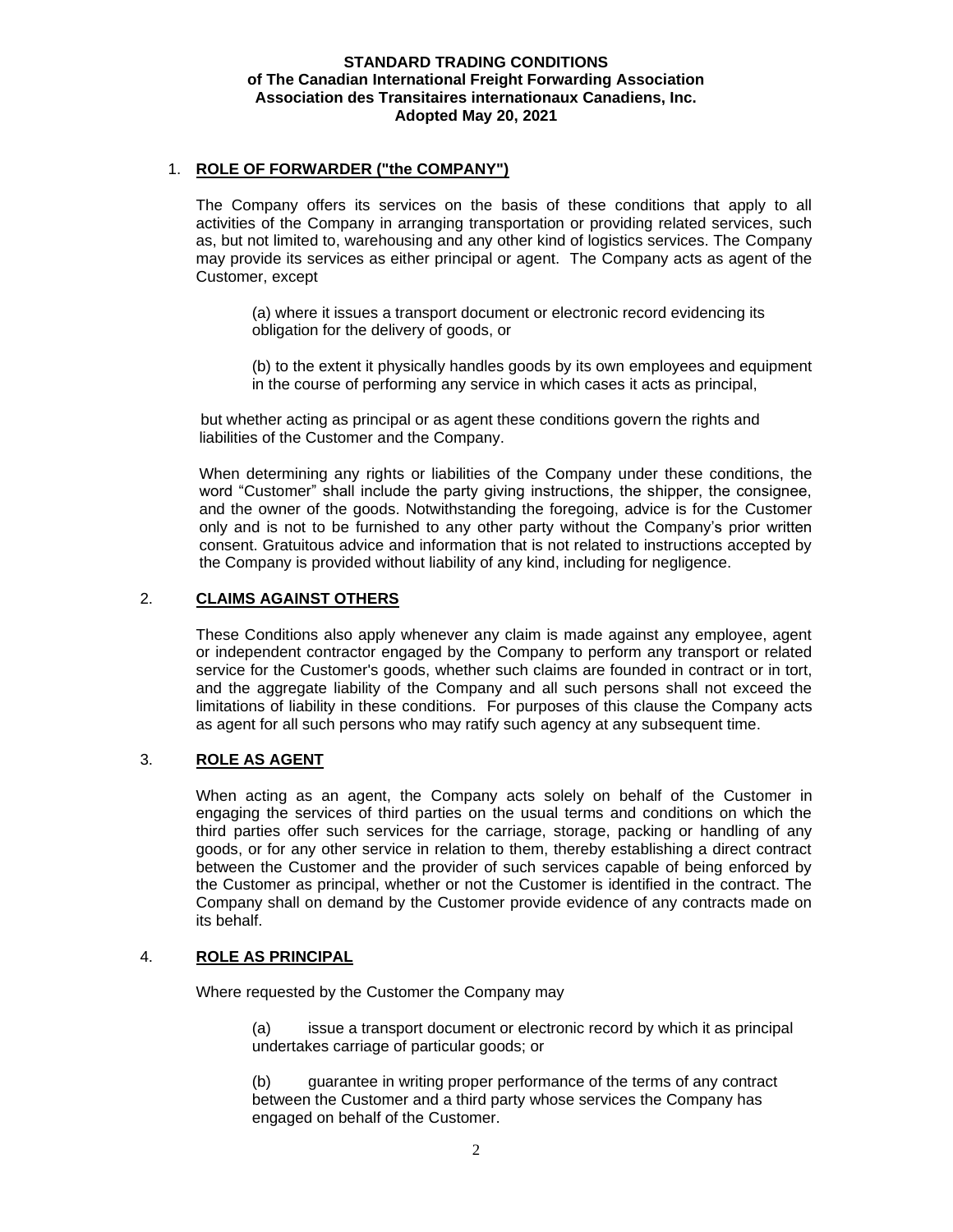Where it issues a transport document or electronic record, or provides a guarantee, the rights and obligations of the Company will be governed by the special conditions therein in addition to these conditions, and in any event the Company is liable only to the same extent as the third party who performs the carriage or guaranteed service, as may be limited by the conditions on which that party customarily offers its services. In the event of any inconsistency with these provisions, the special conditions prevail.

# 5. **SERVICES REQUIRING SPECIAL ARRANGEMENTS**

The Customer must give instructions in writing to the Company a reasonable time before the tender of goods for storage or transport where it requests the Company to:

- (a) arrange for the departure or arrival of goods before specific dates;
- (b) arrange for goods to be carried, stored or handled separately from other goods;
- (c) arrange for the transport of goods that may taint or affect other goods, or may harbour or encourage vermin or pests;
- (d) make a declaration of value or special interest in delivery to any carrier or terminal;
- (e) direct carriers or delivery agents to hold goods until payment of any amount or until surrender of a document;
- (f) arrange for the transport of goods of unusual high value, luxury goods, currency, negotiable Instruments or securities of any kind, precious metals or stones; antiques or art; human remains, livestock or plants, or any other comparable cargos.

Where for any reason it does not accept such instructions, the Company must promptly so advise the Customer by any means of communication used in the ordinary course of business. If it continues to use the Company's services for the contemplated transport after receiving such advice, the Customer assumes all risks connected with the nonperformance of such instructions, whether caused or contributed to by the Company's negligence or not.

## 6. **THE COMPANY'S GENERAL RESPONSIBILITIES**

- (A) The Company shall exercise reasonable care in the discharge of its obligations including the selection and instruction of third parties that provide any services engaged on behalf of the Customer.
- (B) The Company shall arrange transport and any related services within a reasonable time after receiving the Customer's instructions.
- (C) If it has reasonable grounds for departing from any of the Customer's instructions, the Company can do so without prior authorization from the Customer, but must act with due regard to the interests of the Customer, and, as soon as possible, inform the Customer of its actions and any additional charges resulting therefrom.

## 7. **CUSTOMER'S GENERAL RESPONSIBILITIES**

(A) The Customer shall be deemed to be competent and to have reasonable knowledge of matters affecting the conduct of its business, including terms of purchase and sale, the need for insurance and the extent of coverage available for the type of goods being tendered for shipment, the need to preserve and retain documentation, the need for care to avoid transmitting viruses by electronic communications, the need for confidential handling of information relating to high value goods, and all other matters relating thereto.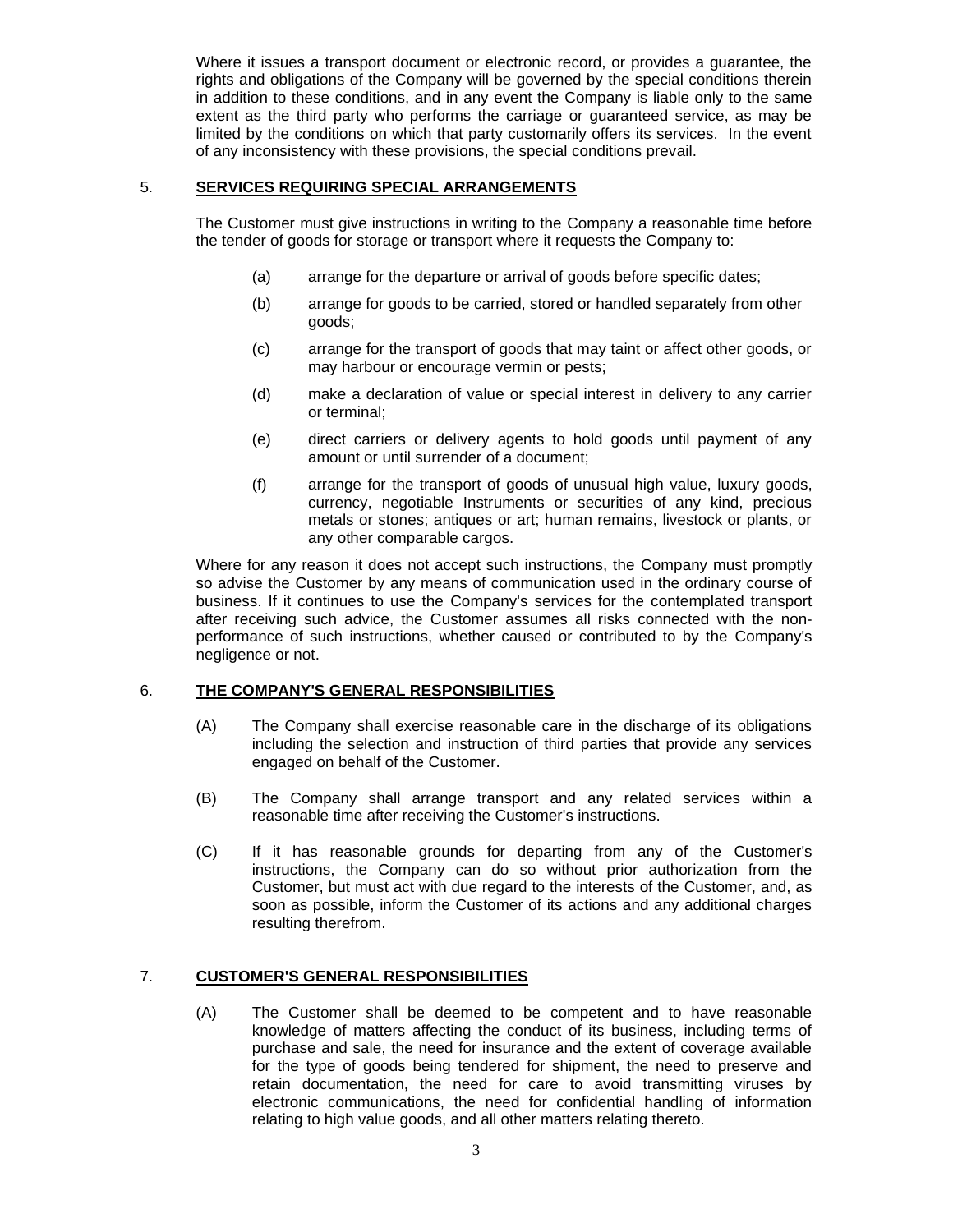(B) The Customer warrants that all information in whatever form relating to the general and dangerous character of the goods, their description, bar-coding, marks, number, weight, volume and quantity of the goods, as furnished by the Customer or on its behalf, was accurate and complete at the time the goods were taken in charge by the Company or any third party whose services it has engaged. The Customer further undertakes to provide independent confirmation of such particulars on the request of the Company.

# 8. **CUSTOMER'S RESPONSIBILITY FOR PACKAGED AND CONTAINERIZED GOODS**

- (A) Except where the Company has accepted instructions in respect of the preparation, packing, stowage, labeling or marking of the goods the Customer warrants that all goods have been properly and sufficiently prepared, packed, stowed, labeled and/or marked, and that the preparation, packing, stowage, labeling and marking are appropriate to any operations or transactions affecting the goods and the characteristics of the goods. Without limiting the foregoing the Customer is responsible for timely communication of and warrants the accuracy of the verified gross mass (VGM) of the package(s) and or the transport unit and the identity of the duly authorized person so verifying. The customer shall maintain documentation evidencing measurement of VGM as required by law.
- (B) Unless the Company has accepted instructions to arrange for or to perform the loading of a transport unit by its employees, the Customer warrants that:
	- (a) the transport unit has been properly and competently loaded;
	- (b) the goods are suitable for carriage in or on the transport unit; and

(c) the transport unit is in a suitable condition to carry the goods loaded therein (save to such extent as the Company has approved the suitability of the transport unit).

# 9. **QUOTATIONS AND INVOICING**

A) The Company does not assume a role as principal by providing a fixed price quotation, or by rendering an invoice where the difference between the amounts payable to third parties retained to carry out the Customer's instructions and the fixed price represents the Company's gross profit for its services. A Customer agrees that the Company is an agent as provided in Section 1 where the Customer

(a) accepts a fixed price quotation, or

(b) does not within thirty days after receipt of the invoice object to the Company charging a fixed price for its services.

(B) Quotations are given on the basis of immediate acceptance and are subject to withdrawal or revision. Unless otherwise provided in the quotation the Company may, after acceptance, revise quotations or charges upon notice in the event of changes beyond the Company's control, including changes in exchange rates, rates of freight, carrier surcharges, or any charges applicable to the goods.

# 10. **CHARGES COLLECT SHIPMENTS**

When goods are accepted or dealt with upon instructions to collect freight, duties, charges or other expenses from the consignee or any other person, the Customer shall remain responsible for the same if they are not paid by such consignee or other person immediately when due.

# 11. **CHANGED CIRCUMSTANCES/FAILURE TO TAKE DELIVERY**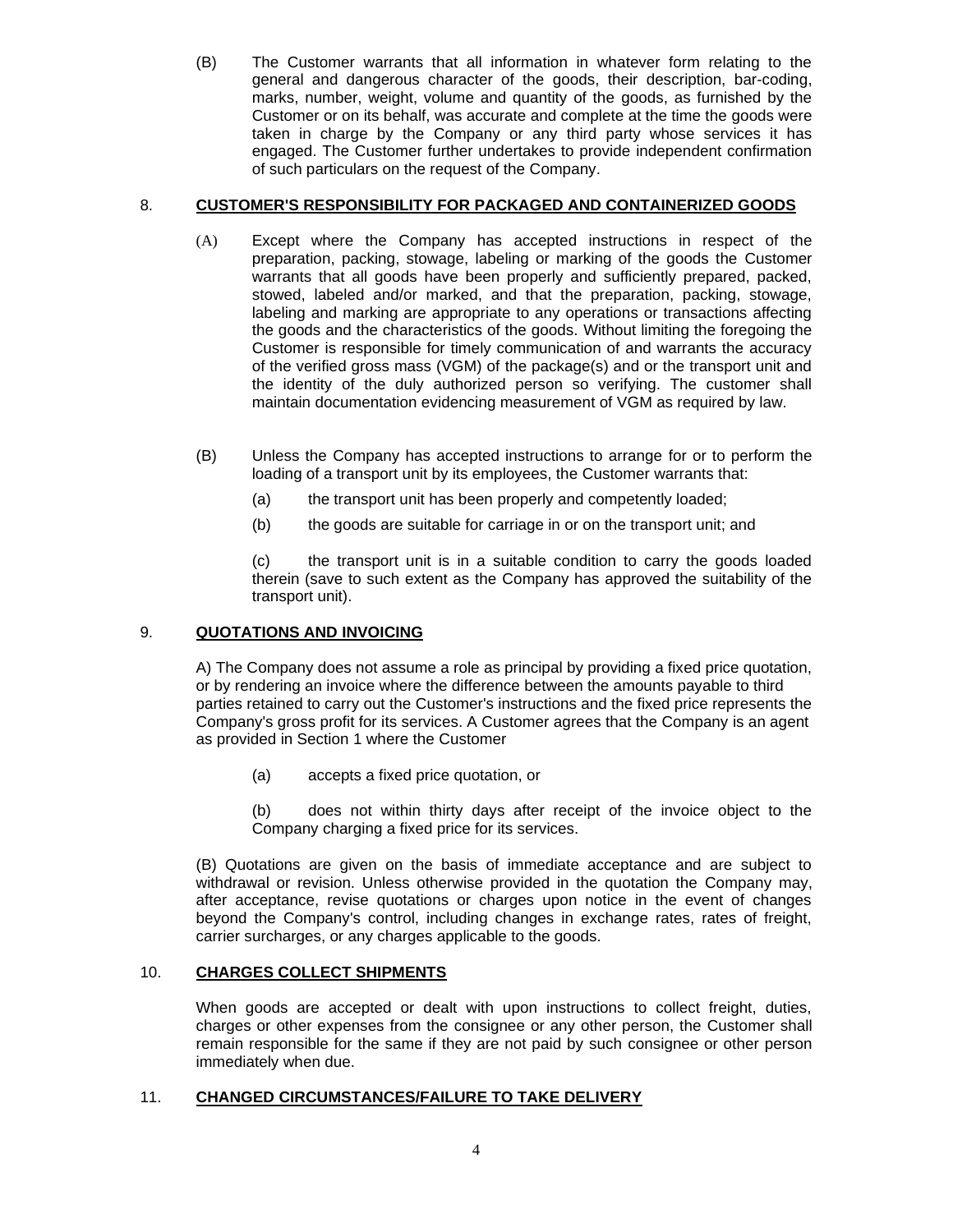If events or circumstances, including a Customer's failure to take delivery, occur that affect performance of the Customer's mandate, the Company shall take reasonable steps to obtain the Customer's further instructions. If for whatever reason it does not receive timely instructions, the Company may

(a) store the goods at the sole risk and expense of the Customer, or

(b) sell the goods immediately and without further notice, and hold any net proceeds for the account of the Customer or

(c) authorize any third party to abandon carriage and make the Goods or any part of them available to the Customer at a place that is reasonable in the circumstances.

## 12. **DANGEROUS GOODS**

(A) The Customer undertakes not to tender for transportation any goods that are of a dangerous, inflammable, radioactive, hazardous or damaging nature without giving full particulars of the goods to the Company. The Customer undertakes to mark the goods and the outside of any packages or container in which they may be placed to comply with any laws or regulations that may be applicable during the carriage. In the case of goods where the place of receipt is a point within Canada, the Customer further warrants that the goods, the packaging and marking thereof comply in all respects with the provisions of any legislation or regulations governing the transportation of dangerous goods.

(B) If its fails to comply with the requirements of sub-clause (A), the Customer shall indemnify the Company against all loss, damage or expense arising out of the goods being tendered for transportation or handled or carried by or on behalf of third parties retained by the Company.

(C) Goods which in the opinion of the Company or the person who has custody or possession thereof are or may become dangerous and present a hazard may at any time or place be unloaded, destroyed or rendered harmless without liability on the part of the Company.

## 13. **INSURANCE**

(A) The Customer must give the Company instructions in writing to arrange insurance on its goods a reasonable time before the tender of goods for storage or transport. The Company may carry out these instructions by declaring the value of the goods under an open marine cargo policy taken out by the Company, and, upon request, provide a certificate or declaration of insurance, or other evidence of insurance. The coverage on goods so declared is subject to the terms and conditions of the policy. The Company is not liable if the Customer for any reason whatsoever fails to recover a loss in whole or in part from the insurer under the policy, even though the premium charged by the insurer is different from the Company's charges to the Customer.

(B) If coverage under its open marine cargo policy is not satisfactory, the Company will recommend an insurance broker to arrange insurance appropriate to the Customer's needs. After making this recommendation, the Company has no further duty regarding insurance, and no liability for loss of or damage to the goods during transport or storage that could have been covered by insurance on the goods, whether such loss or damage has been caused or contributed to by its negligence or breach of these conditions, or otherwise.

## 14. **NOTIFICATION OF CLAIMS**

The Customer on its own behalf and on behalf of the owner of the goods shall notify the Company in writing of any claim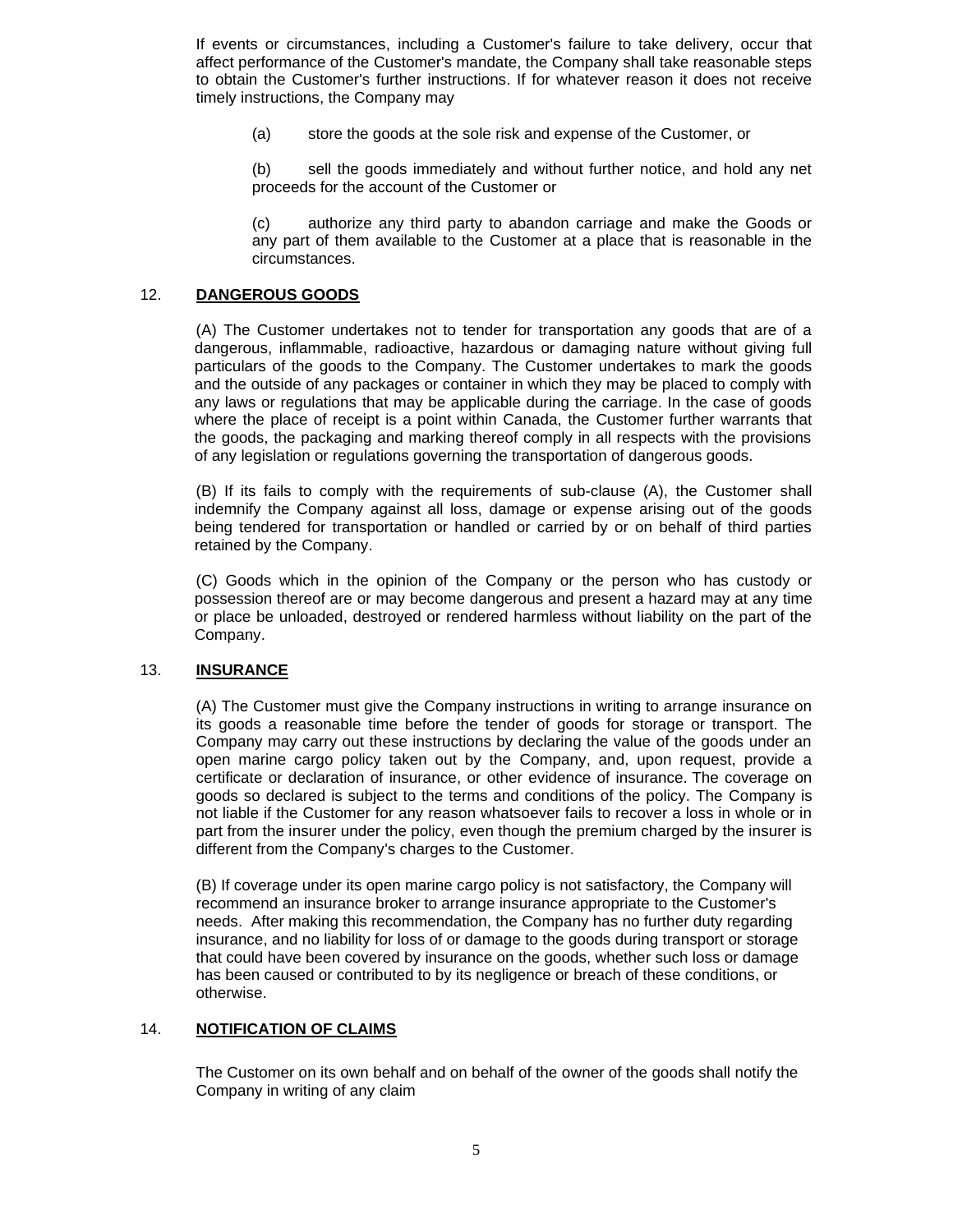(a) in case of loss and/or damage to goods within 7 days of the completion of transit,

(b) in case of delay in delivery or non-delivery within 45 days of the date when the goods should have been delivered.

(c) in any other case within 45 days of the event giving rise to the claim.

If a claim was not discoverable by the exercise of reasonable care within the applicable time period, the Customer must give notice forthwith after receiving information as to events that may give rise to a claim. Failing notice as required by this clause, the claim is barred and no action can be brought against the Company to enforce the claim.

### 15. **LIMITATION OF LIABILITY**

Compensation for any claim for which the Company is liable shall not in any event exceed:

(a) 2 SDR (SDR = IMF Special Drawing Right) per kilo of the gross weight of the goods that are the subject of the claim;

(b) 666.67 SDR per enumerated package of goods that are the subject of the claim; or

(c) 75,000 SDR per transaction;

whichever is less, provided however that where a higher limitation of liability is mandatorily applicable by law then that higher limitation of liability shall apply.

Without prejudice to any other conditions herein or other defences available to the Company, in no circumstances whatsoever shall the Company be liable to the Customer or owner for consequential or indirect loss, including losses arising from delay or loss of market.

Upon the Customer's written request, the Company may accept liability in excess of these limits in writing, provided the Customer pays the Company's additional charges for such increased liability.

## 16. **INDEMNITY**

The Customer shall indemnify the Company against all duties, taxes, payments, fines, expenses, losses, claims and liabilities, including without limitation any storage, demurrage, port, or terminal charges and any liability to indemnify any other person against claims made against such other person by the Customer or by the owner

(a) for which the Company may be held responsible unless caused or contributed to by any negligence or breach of duty of the Company, or

(b) in excess of the liability of the Company in accordance with these Conditions,

resulting from or connected with the actions of the Company related to any service to which these Conditions apply.

## 17. **SET OFF AND COUNTERCLAIM**

The Customer shall pay to the Company in cash, or as otherwise agreed, all sums immediately when due without reduction or deferment on account of any claim, counterclaim or set off.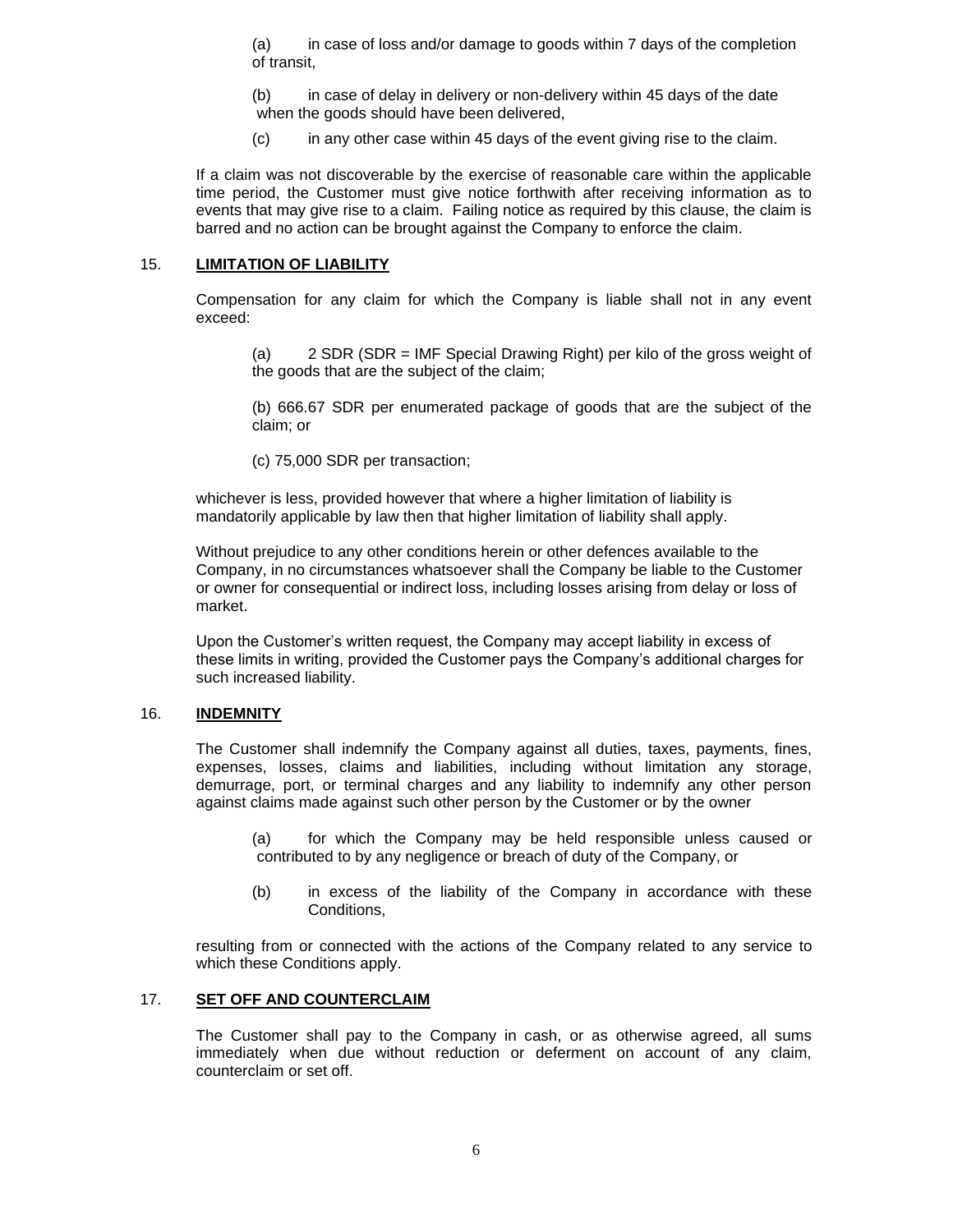# 18. **RIGHT OF DETENTION AND LIEN**

All goods (and documents relating to goods) shall be subject to a particular and general lien and right of detention for monies owing either in respect of such goods, or for any particular or general balance or other monies owed, whether then due or not, by the Customer, sender, consignee or owner of the goods to the Company. If these monies remain unpaid for 10 days after the Company sends notice of the exercise of its rights to these persons by any means of communication reasonable in the circumstances, the goods may be sold by private contract or otherwise at the sole discretion of the Company, and the net proceeds applied on account of the monies owing. The Company will not be liable for any deficiencies or reduction in value received on the sale of the goods nor, will the Customer be relieved from the liability merely because the goods have been sold.

# 19. **FORCE MAJEURE**

The Company shall be relieved of any and all liability for any loss or damage if, and to the extent that, such loss or damage is the result of an event or circumstance (a "force majeure" event) that prevents the Company from performing one or more of its contractual obligations to the extent that the Company is affected by an impediment which is beyond its reasonable control, such impediment could not reasonably have been foreseen and could not reasonably been avoided or overcome by the Company acting in a commercially reasonable manner. The following events shall be presumed to be a "force majeure" event: a) war (whether declared or not), hostilities, invasion, acts of foreign enemies, extensive military mobilization; b) civil war, riot, rebellion and revolution, military or usurped power, insurrection, acts of terrorism, sabotage or piracy; c) currency and trade restriction, blockade, embargo, sanction; d) act of government authority whether lawful or unlawful, compliance with any law or governmental order, expropriation, seizure of works, requisition, nationalization; e) plague, epidemic, pandemic, natural disaster, extreme natural event, extreme weather event, nuclear, chemical or biological contamination; f) explosion, fire, destruction of equipment, prolonged break-down of transport, telecommunication, information system or energy; g) general labour disturbance such as boycott, strike and lock-out, go-slow, occupation of factories and premises; or any other event or circumstance beyond the Company's control. In such circumstances the Company is entitled to modify its services, procedures, rates, prices, and surcharges as in the Company's reasonable discretion are considered necessary, and the Company is entitled to full remuneration and indemnity for any charges so incurred or applied.

# 20. **TIME BAR**

The Company shall, unless otherwise expressly agreed, be discharged of all liability under these conditions unless suit is brought within 9 months from

(a) the date of delivery of the goods for claims to damage to goods, or

(b) the date when the goods should have been delivered for claims for delay in delivery or loss of goods.

With respect to loss or damage other than loss of or damage to the goods, the 9 months period shall be counted from the time when the act or omission of the Company giving rise to the claim occurred.

# 21. **CUSTOMARY REMUNERATION RECEIVED FROM THIRD PARTIES**

The Company shall be entitled to be paid and retain all brokerages paid by carriers, commissions, documentation allowances, profits on foreign exchange and other remunerations paid by third parties as is customary in the trade.